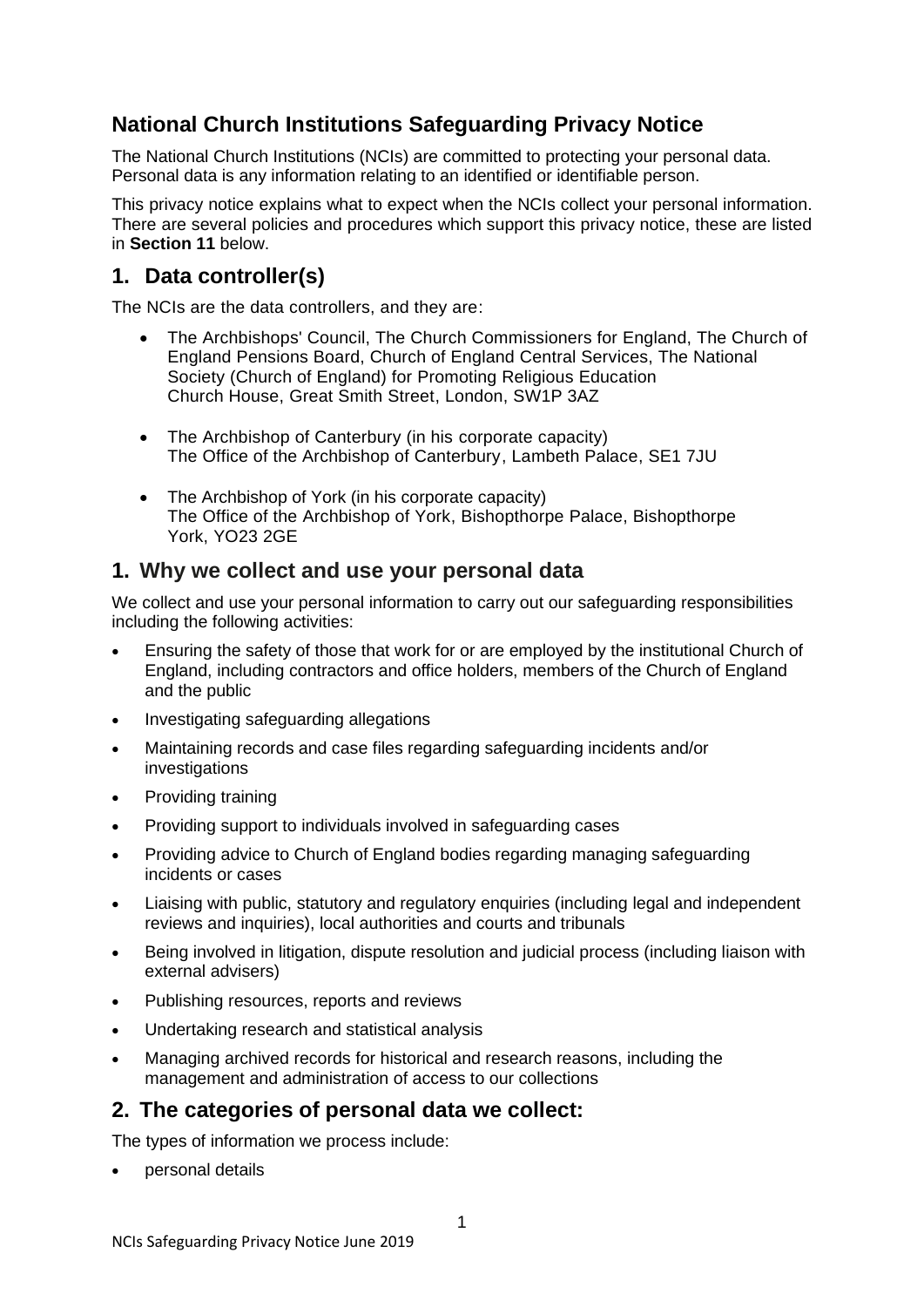- contact information
- family details
- lifestyle and social circumstances
- employment and education details
- housing needs

We also process "special categories" of information that may include:

- race;
- ethnic origin;
- politics;
- religion;
- trade union membership;
- health;
- sex life; or
- sexual orientation
- criminal allegations, proceedings or convictions.

We process personal information about:

- current, retired and prospective clergy
- employees (see wording below)
- volunteers
- complaints of misconduct and unlawful acts
- individuals involved in or connected with legal claims, inquiries, reviews and dispute resolution
- professional advisers and consultants
- children and parents
- individuals whose safety has been put at risk

### **3. The lawful basis for using your information**

We collect and use personal data as explained below.

• **Legitimate interest** – we may need to process your information to undertake safeguarding tasks, including doing all that we reasonably can to ensure that no-one is at risk of harm during Church of England activities.

#### Legitimate Interest Assessment

We have undertaken a Legitimate Interest Assessment which sets out why we have a legitimate interest.

| We have a specific purpose with<br>a defined benefit | The consideration of matters which are brought to our<br>attention in order that, amongst other things, we can<br>identify any potential wrongdoing, inappropriate<br>behaviour, or unlawful conduct, and put in place a<br>safer way of working across the Church of England. |
|------------------------------------------------------|--------------------------------------------------------------------------------------------------------------------------------------------------------------------------------------------------------------------------------------------------------------------------------|
| The processing is necessary to                       | Unless we properly appreciate the detail of the                                                                                                                                                                                                                                |
| achieve the defined benefit.                         | matters to which you refer we cannot take steps to                                                                                                                                                                                                                             |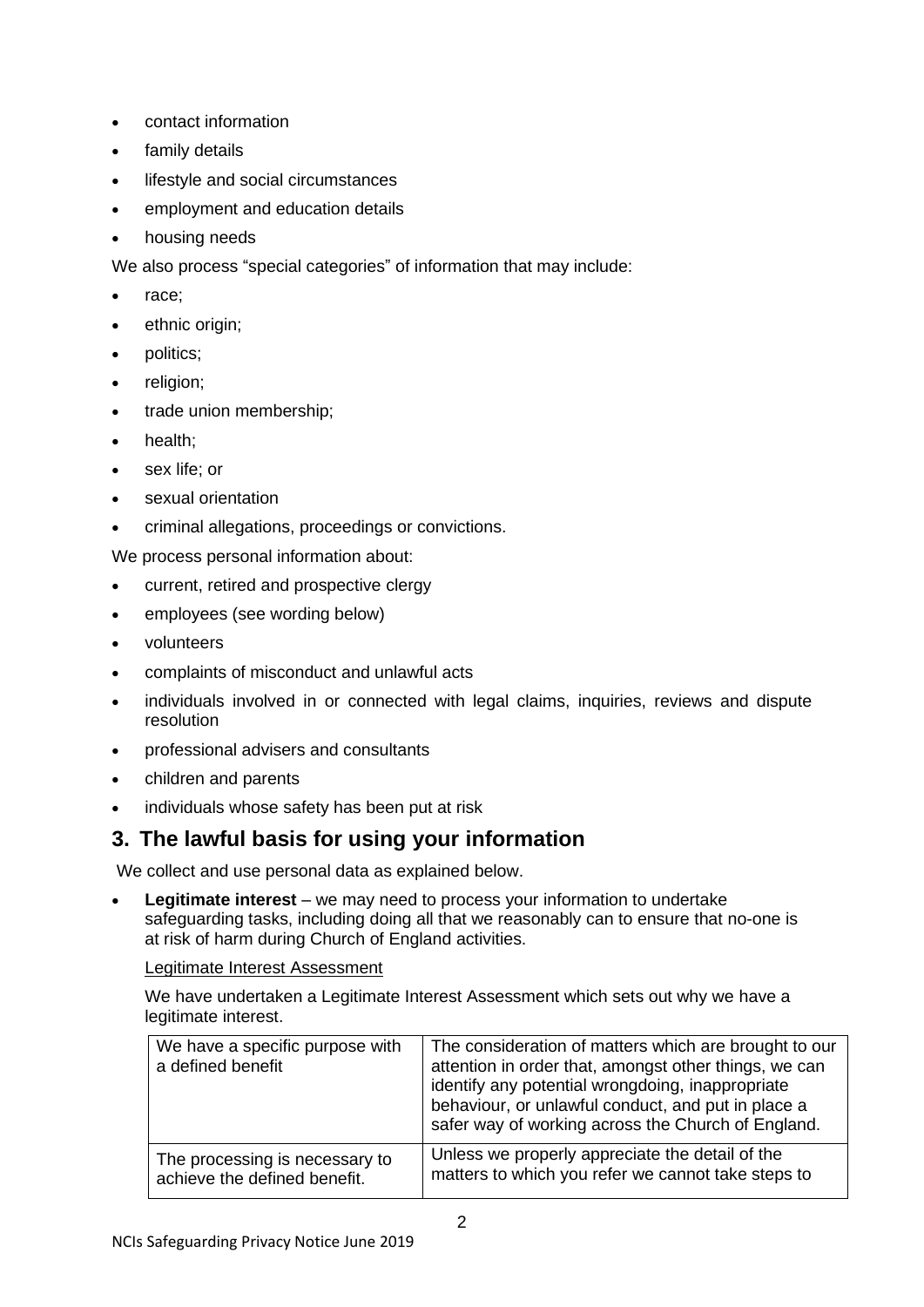|                                                                                                                       | ensure that we have provided the most appropriate<br>safeguarding response.                                                                                                                                                                                                   |
|-----------------------------------------------------------------------------------------------------------------------|-------------------------------------------------------------------------------------------------------------------------------------------------------------------------------------------------------------------------------------------------------------------------------|
| The purpose is balanced against,<br>and does not override, the<br>interests, rights and freedoms of<br>data subjects. | There is the risk of significant and/or serious harm to<br>others if unsuitable individuals are appointed. This<br>risk is greatest where allegations are not properly<br>addressed. This is balanced against, and does not<br>override, your interests, rights and freedoms. |

For a copy of the full Legitimate Interest Assessment, please contact our Data Protection Team, whose contact details are set out at section 10 below.

**Legal obligation** – we may need to process your information in order to comply with a legal obligation, such as under the Inquiries Act 2005 which may compel us to provide personal data for the purposes of a statutory inquiry, or a referral to the Disclosure and Barring Service under the Safeguarding Vulnerable Groups Act 2006, or an order of a court or tribunal.

#### Special categories & criminal information

**Substantial public interest** (protecting the public against dishonesty etc.) – we may need to process your information where necessary for the protection of members of the public generally against seriously improper conduct, and from any failures in connection with, the Church of England's activities, or for safeguarding purposes.

This lawful basis is applied in the UK only, with reference to the GDPR Article  $9(2)(q)$ , and the Data Protection Act 2018 Schedule 2, paragraph 11. For those based outside the UK in other jurisdictions, they will have to ensure that their Member State law provides similar or equivalent use of 9(2)(g).

- **Legal claims** we may need to process your information where there is a legal claim, or in connection with a judicial process.
- **Archiving**  we may keep your information for archiving purposes in the public interest, scientific or historical research purposes or statistical purposes.

#### **4. Who we collect from or share your information with:**

Where necessary (or required), we collect from or share information with:

• Parishes e.g. Parochial Church Councils (PCCs) and relevant PCC members, diocesan bodies, bishops' offices and cathedrals.

Links to these documents can be found in Section 11.

- candidates, prospective employees, employees or other staff members (including contractors, workers, consultants and volunteers, including members of any "Core Group")
- legal representatives
- parties and individuals involved in or connected with legal claims, inquiries, reviews and dispute resolution (including mediation and arbitration)
- healthcare, social and welfare organisations or providers of health, social care or welfare services
- educational institutions
- governance bodies and committees
- $\bullet$  3<sup>rd</sup> party data processors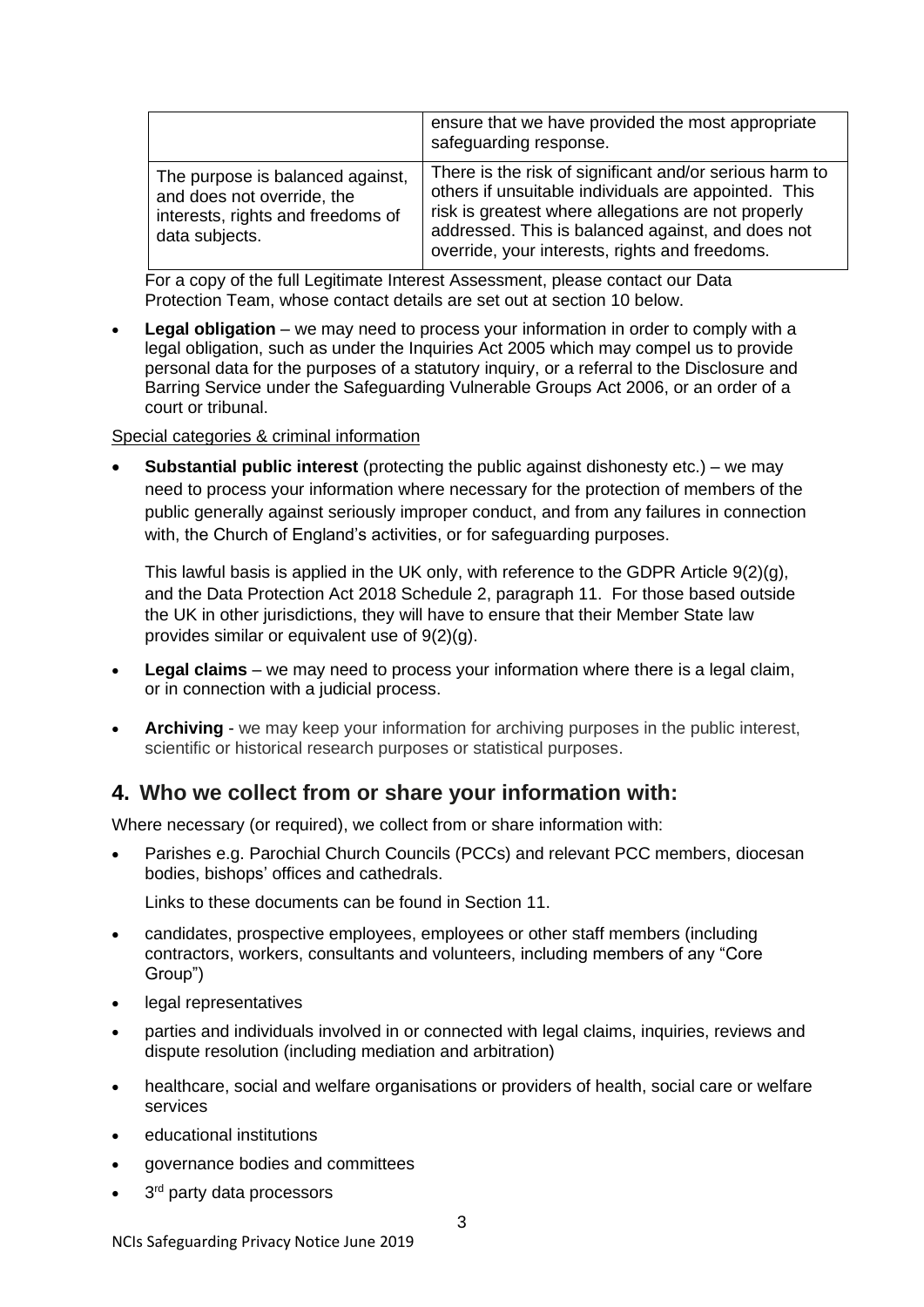- local and central government
- both houses of parliament and members of parliament
- regulatory and statutory bodies
- law enforcement and prosecuting authorities
- courts and tribunals and providers of legal services
- members of the judiciary
- charitable, religious and voluntary organisations
- survey and research organisations
- statutory, public, regulatory or other legal or independent reviews or inquiries, including any "lessons learned" reviews

Once your information has been collected by a NCI it may be used by other NCIs, where necessary, to provide a complete service to you, and we do this on the lawful bases listed above. It is for this reason that we link your information together, for example, to save you providing your information more than once.

#### **5. Your personal data will not be sent to countries outside the EEA without your consent, and with necessary safeguards.**

The NCIs do not share your information with countries outside of the UK or EEA without your consent and necessary safeguards.

## **6. How long do we keep your information?**

There's often a legal and/or business reason for keeping your information for a set period, as stated in our retention schedule.

## **7. Security**

We are committed to ensuring that your personal data is secure. We limit access to data on a need to know basis and test our security practices and technologies.

Employees and temporary workers are required to follow policies and procedures and complete mandatory annual training to understand data protection and information security.

If a data breach does occur, we will do everything in our power to limit the damage. In the case of a high-risk data breach, and depending on the circumstances, we will inform you about the breach and any remedial actions to prevent any further damage. We will also inform the Information Commissioner's Office of any qualifying data breaches.

### **8. Your personal data will not be used for any automated decision making without access to human intervention.**

## **9. Your rights**

You have the following rights regarding your personal data, subject to exemptions:

- 1. The right to request a copy of your personal data
- 2. The right to rectify your data if you think it is inaccurate or incomplete
- 3. The right to request that your data being erased, in certain circumstances
- 4. The right to restrict processing of your data, in certain circumstances
- 5. The right to request that we transfer your data to you or another organisation, in certain circumstances
- 6. The right to object to our processing of your data if the process forms part of our public tasks, or is in our legitimate interests